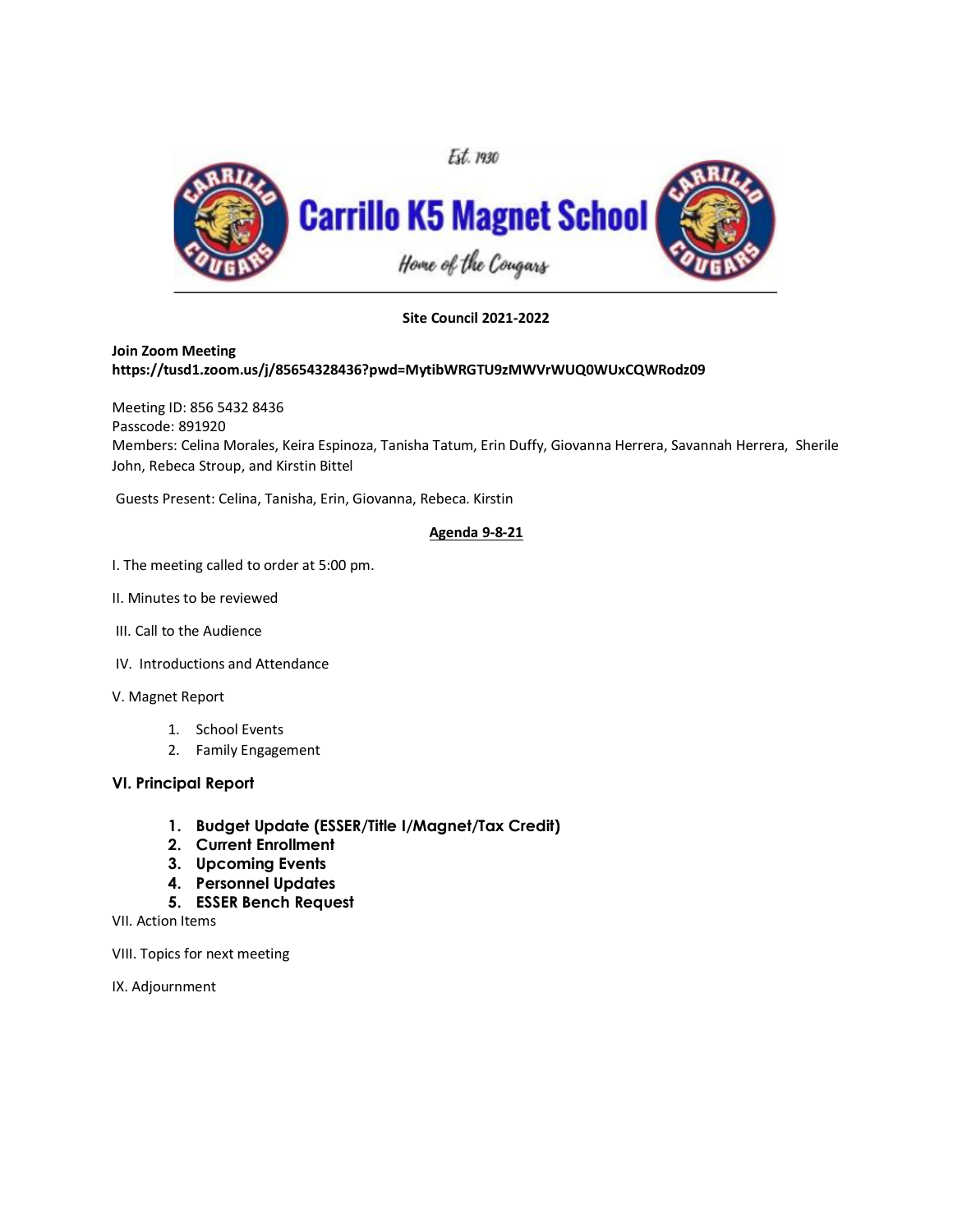## Minutes

- V. Magnet Report
	- 1. School Events
		- a. Literacy Night needs a request for each teacher to participate.
		- b. Room will be set up in stations
		- c. Facebook Live will be available
		- d. Activities will be included so students may receive a prize for attending
		- e. Plans for Fall Festival will continue to be addressed at PTO
	- 2. Media
		- a. Working with TUSD media department
		- b. Looking for hybrid activities for all families to participate who do not want to attend in person
		- c. Planning safety protocols
	- 3. Tours
		- a. Post Zoom hours for families to tour our school
		- b. Advertise that our doors are open to the public with the proper protocols
		- c. Allow students to participate in Zoom calls or videos created for recruitment
- VI. Principal Report
	- 1. Budget Update
		- a. Title 1- 56,000
		- b. Magnet- 55,000
		- c. Esser Funding ( 3 year)
			- i. Funds for first year teacher
			- ii. Literacy night pay for teachers
			- iii. Tutoring
			- iv. Social Worker position posted (if the position is not filled funds will return to school and be used for furniture updates.
		- d. Tax Credit- 43,000
			- i. Fieldtrips 8000
			- ii. Art 6000
			- iii. Undesignated Funds 6000
	- 2. Current enrollment
		- a. 297 students
	- 3. Upcoming Events
		- a. September30 SOTM Aug/ Sept
		- b. October 4 Spirit Week
		- c. October 20 Fall Pictures
		- d. October 24 Book Fair
		- e. October 27 Fall Festival
	- 4. Personnel Updates
		- a. Attendance Tech Replacement Sept. 1
		- b. Monitors- Justin Espinoza